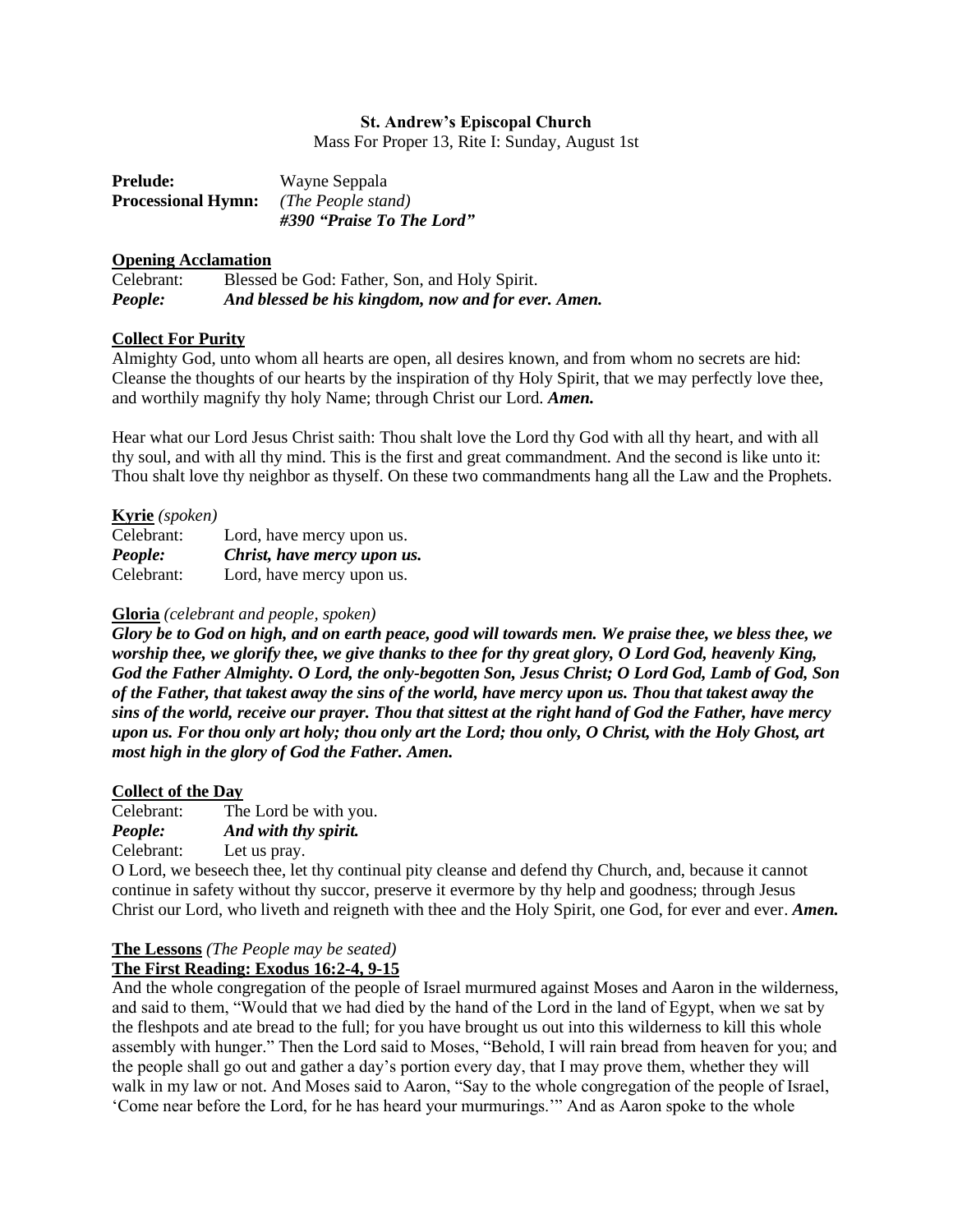congregation of the people of Israel, they looked toward the wilderness, and behold, the glory of the Lord appeared in the cloud. And the Lord said to Moses, "I have heard the murmurings of the people of Israel; say to them, 'At twilight you shall eat flesh, and in the morning you shall be filled with bread; then you shall know that I am the Lord your God.'" In the evening quails came up and covered the camp; and in the morning dew lay round about the camp. And when the dew had gone up, there was on the face of the wilderness a fine, flake-like thing, fine as hoarfrost on the ground. When the people of Israel saw it, they said to one another, "What is it?" For they did not know what it was. And Moses said to them, "It is the bread which the Lord has given you to eat.

Reader: The Word of the Lord.

*People: Thanks be to God.*

# **Psalm 78:14-20, 23-25** *(read responsively)*

14 In the daytime he led them with a cloud, and all the night with a fiery light. *15 He cleft rocks in the wilderness, and gave them drink abundantly as from the deep.* 16 He made streams come out of the rock, and caused waters to flow down like rivers. *17 Yet they sinned still more against him, rebelling against the Most High in the desert.* 18 They tested God in their heart by demanding the food they craved. *19 They spoke against God, saying, "Can God spread a table in the wilderness?* 20 He smote the rock so that water gushed out and streams overflowed. Can he also give bread, or provide meat for his people?" *23 Yet he commanded the skies above, and opened the doors of heaven;* 24 and he rained down upon them manna to eat, and gave them the grain of heaven. *25 Man ate of the bread of the angels; he sent them food in abundance.*

# **The Second Reading: Ephesians 4:17-25**

Now this I affirm and testify in the Lord, that you must no longer live as the Gentiles do, in the futility of their minds; they are darkened in their understanding, alienated from the life of God because of the ignorance that is in them, due to their hardness of heart; they have become callous and have given themselves up to licentiousness, greedy to practice every kind of uncleanness. You did not so learn Christ!— assuming that you have heard about him and were taught in him, as the truth is in Jesus. Put off your old nature which belongs to your former manner of life and is corrupt through deceitful lusts, and be renewed in the spirit of your minds, and put on the new nature, created after the likeness of God in true righteousness and holiness. Therefore, putting away falsehood, let every one speak the truth with his neighbor, for we are members one of another.

Reader: The Word of the Lord. *People: Thanks be to God.*

**Gospel Hymn:** *(The People stand) #511, "Holy Spirit, Ever Living"*

# **The Gospel: John 6:24-35**

Celebrant: The Holy Gospel of our Lord Jesus Christ according to St. John.

*People: Glory be to thee, O Lord.*

On the next day, when the people who remained after the feeding of the five thousand saw that Jesus was not there, nor his disciples, they themselves got into the boats and went to Caper′na-um, seeking Jesus. When they found him on the other side of the sea, they said to him, "Rabbi, when did you come here?" Jesus answered them, "Truly, truly, I say to you, you seek me, not because you saw signs, but because you ate your fill of the loaves. Do not labor for the food which perishes, but for the food which endures to eternal life, which the Son of man will give to you; for on him has God the Father set his seal." Then they said to him, "What must we do, to be doing the works of God?" Jesus answered them, "This is the work of God, that you believe in him whom he has sent." So they said to him, "Then what sign do you do, that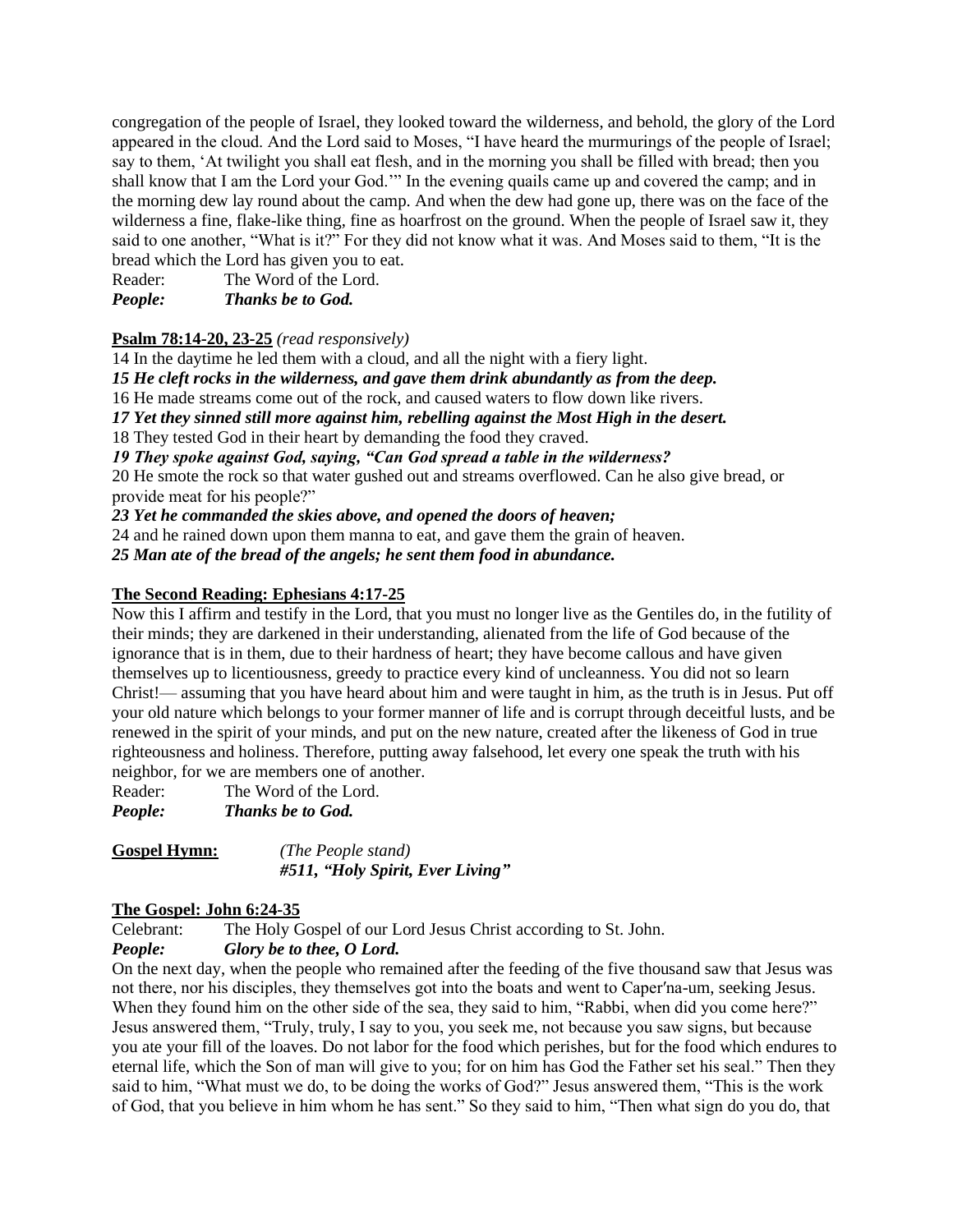we may see, and believe you? What work do you perform? Our fathers ate the manna in the wilderness; as it is written, 'He gave them bread from heaven to eat.'" Jesus then said to them, "Truly, truly, I say to you, it was not Moses who gave you the bread from heaven; my Father gives you the true bread from heaven. For the bread of God is that which comes down from heaven, and gives life to the world." They said to him, "Lord, give us this bread always." Jesus said to them, "I am the bread of life; he who comes to me shall not hunger, and he who believes in me shall never thirst.

Celebrant: This is the Gospel of the Lord. *People: Praise be to thee O Christ.*

**The Sermon:** *(The People may be seated)*  The Reverend Harold V. Reed

#### **The Nicene Creed** *(The People stand)*

*(celebrant and people) I believe in one God, the Father, the Almighty, maker of heaven and earth, and of all things visible and invisible; And in one Lord Jesus Christ, the only-begotten Son of God, begotten of his Father before all worlds, God of God, Light of Light, very God of very God, begotten, not made, being of one substance with the Father; by whom all things were made; who for us men and for our salvation came down from heaven, and was incarnate by the Holy Ghost of the Virgin Mary, and was made man; and was crucified also for us under Pontius Pilate; he suffered and was buried; and the third day he rose again according to the Scriptures, and ascended into heaven and sitteth on the right hand of the Father; and he shall come again, with glory, to judge both the quick and the dead; whose kingdom shall have no end. And I believe in the Holy Ghost, the Lord, and Giver of Life, who proceedeth from the Father and the Son; who with the Father and the Son together is worshiped and glorified; who spake by the Prophets. And I believe one holy Catholic and Apostolic Church; I acknowledge one Baptism for the remission of sins; and I look for the resurrection of the dead, and the life of the world to come. Amen.*

**Prayer For The State** *(The People kneel) [opens with prayers for St. Andrew's]*

Let us pray for the whole state of Christ's Church and the world.

Almighty and everliving God, who in thy holy Word hast taught us to make prayers, and supplications, and to give thanks for all men: Receive these our prayers which we offer unto thy divine Majesty, beseeching thee to inspire continually the Universal Church with the spirit of truth, unity, and concord; and grant that all those who do confess thy holy Name may agree in the truth of thy holy Word, and live in unity and godly love.

Give grace, O heavenly Father, to all bishops and other ministers, that they may, both by their life and doctrine, set forth thy true and lively Word, and rightly and duly administer thy holy Sacraments.

And to all thy people give thy heavenly grace, and especially to this congregation here present; that, with meek heart and due reverence, they may hear and receive thy holy Word, truly serving thee in holiness and righteousness all the days of their life.

We beseech thee also so to rule the hearts of those who bear the authority of government in this and every land, that they may be led to wise decisions and right actions for the welfare and peace of the world.

Open, O Lord, the eyes of all people to behold thy gracious hand in all thy works, that, rejoicing in thy whole creation, they may honor thee with their substance, and be faithful stewards of thy bounty.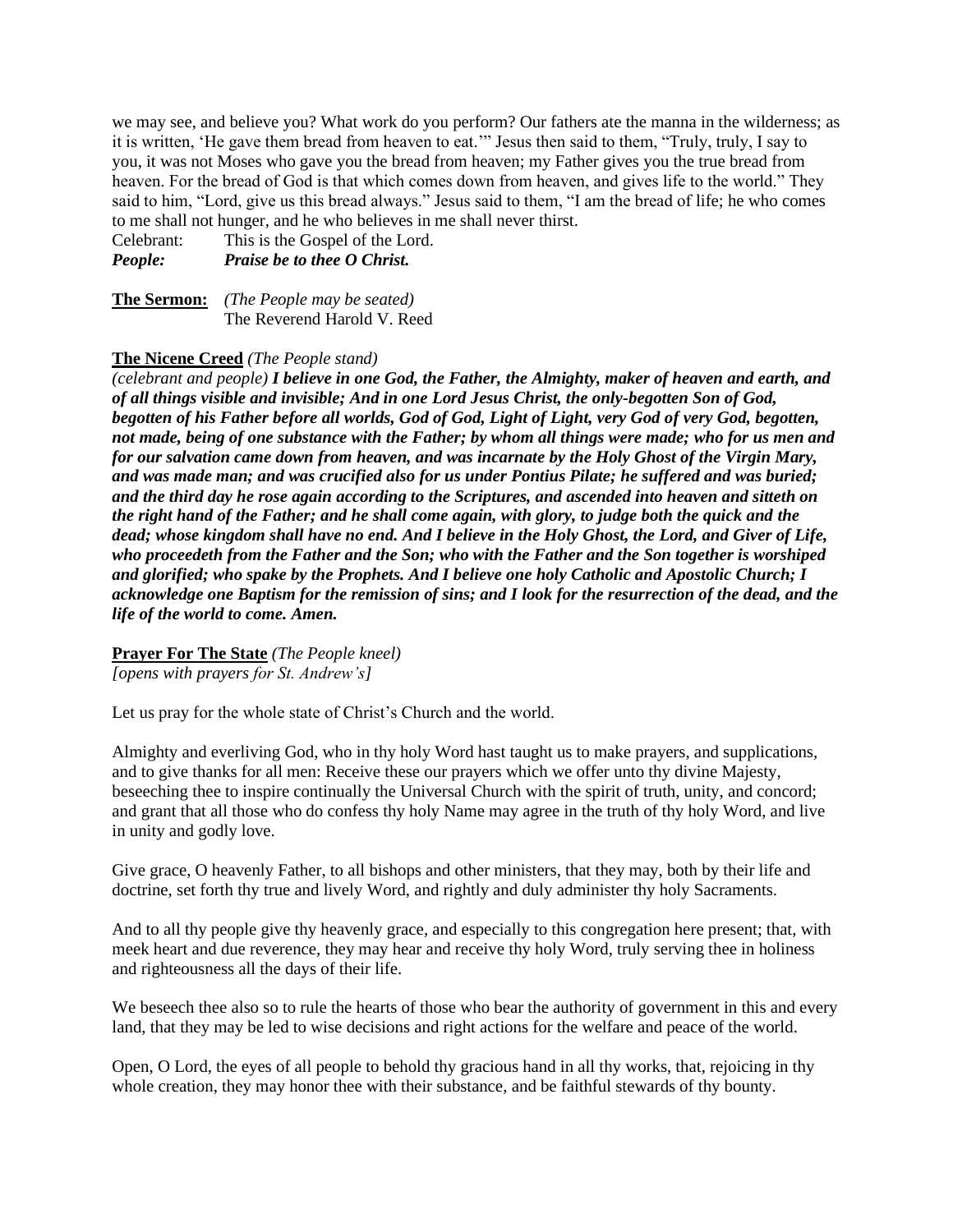And we most humbly beseech thee, of thy goodness, O Lord, to comfort and succor all those who, in this transitory life, are in trouble, sorrow, need, sickness, or any other adversity.

And we also bless thy holy Name for all thy servants departed this life in thy faith and fear, beseeching thee to grant them continual growth in thy love and service; and to grant us grace so to follow the good examples of all thy saints, that with them we may be partakers of thy heavenly kingdom.

Grant these our prayers, O Father, for Jesus Christ's sake, our only Mediator and Advocate. *Amen.*

## **The Confession of Sin and Absolution**

Ye who do truly and earnestly repent you of your sins, and are in love and charity with your neighbors, and intend to lead a new life, following the commandments of God, and walking from henceforth in his holy ways: Draw near with faith, and make your humble confession to Almighty God.

Celebrant and People: *Almighty God, Father of our Lord Jesus Christ, maker of all things, judge of all men: We acknowledge and bewail our manifold sins and wickedness, which we from time to time most grievously have committed, by thought, word, and deed, against thy divine Majesty, provoking most justly thy wrath and indignation against us. We do earnestly repent, and are heartily sorry for these our misdoings; the remembrance of them is grievous unto us, the burden of them is intolerable. Have mercy upon us, have mercy upon us, most merciful Father; for thy Son our Lord Jesus Christ's sake, forgive us all that is past; and grant that we may ever hereafter serve and please thee in newness of life, to the honor and glory of thy Name; through Jesus Christ our Lord. Amen.*

Almighty God, our Heavenly Father, who of his great mercy hath promised forgiveness of sins to all those who with hearty repentance and true faith turn unto him, have mercy upon you, pardon and deliver you from all your sins, confirm and strengthen you in all goodness, and bring you to everlasting life; through Jesus Christ our Lord. *Amen.*

Celebrant: Hear the word of God all who truly turned to him. Come unto me, all ye that travail and are heavy laden, and I will refresh you. For God so loved the world, that he gave his only-begotten Son, to the end that all that believe in him should not perish, but have everlasting life. This is a true saying, and worthy of all men to be received, that Christ Jesus came into the world to save sinners. If any man sin, we have an Advocate with the Father, Jesus Christ the righteous; and he is the perfect offering for our sins, and not for ours only, but for the sins of the whole world.

## **The Peace** *(The People stand)*

Celebrant: May the peace of the Lord be always with you. *People: And with thy Spirit.*

## **The Offertory** *(The People may be seated)*

Celebrant: Walk in love, as Christ loved us and gave himself up for us, an offering and sacrifice to God.

## **Offertory Hymn:** *#608, "Eternal Father, Strong To Save"*

## **Doxology** *(The People stand)*

*(Celebrant and People, sung) Praise God, from whom all blessings flow. Praise Him, all creatures here below. Praise Him above, you heavenly host. Praise Father, Son and Holy Ghost. Amen.*

## **The Great Thanksgiving**

Celebrant: The Lord be with you.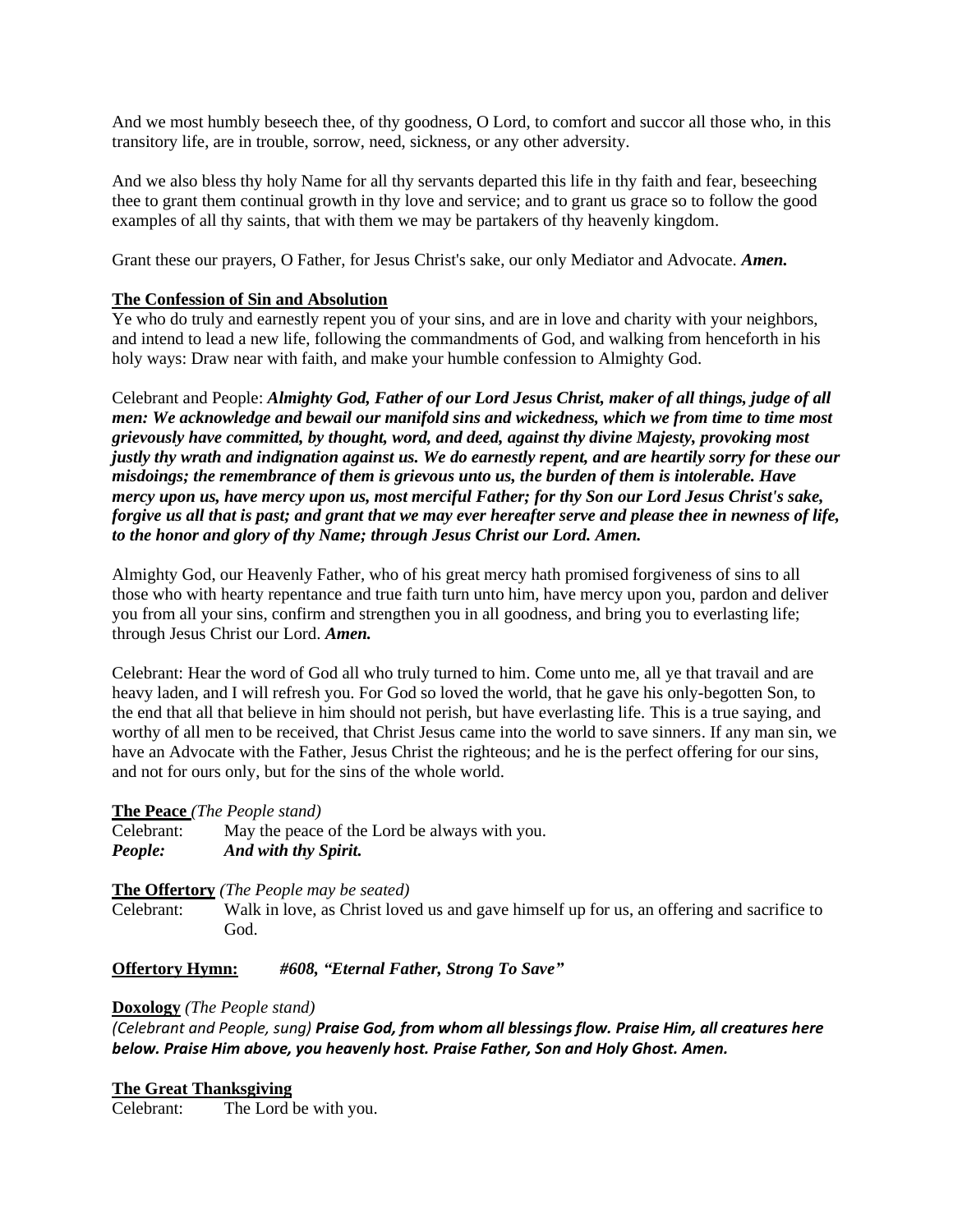| People:    | And with thy spirit.                  |
|------------|---------------------------------------|
| Celebrant: | Lift up your hearts.                  |
| People:    | We lift them up unto the Lord.        |
| Celebrant: | Let us give thanks unto our Lord God. |
| People:    | It is meet and right so to do.        |

It is very meet, right, and our bounden duty, that we should at all times, and in all places, give thanks unto thee, O Lord, holy Father, almighty, everlasting God.

## *[Proper Preface]*

Therefore with Angels and Archangels, and with all the company of heaven, we laud and magnify thy glorious Name; evermore praising thee, and singing.

#### **Sanctus** *(celebrant and people, spoken)*

# *Holy, holy, holy, Lord God of Hosts: Heaven and earth are full of thy glory. Glory be to thee, O Lord Most High. Blessed is he that cometh in the name of the Lord. Hosanna in the highest.*

*(The People kneel)* All glory be to thee, Almighty God, our heavenly Father, for that thou, of thy tender mercy, didst give thine only Son Jesus Christ to suffer death upon the cross for our redemption; who made there, by his one oblation of himself once offered, a full, perfect, and sufficient sacrifice, oblation, and satisfaction, for the sins of the whole world; and did institute, and in his holy Gospel command us to continue, a perpetual memory of that his precious death and sacrifice, until his coming again.

For in the night in which he was betrayed, he took bread; and when he had given thanks, he broke it, and gave it to his disciples, saying, "Take, eat, this is my Body, which is given for you. Do this in remembrance of me."

Likewise, after supper, he took the cup; and when he had given thanks, he gave it to them, saying, "Drink ye all of this; for this is my Blood of the New Testament, which is shed for you, and for many, for the remission of sins. Do this, as oft as ye shall drink it, in remembrance of me."

Wherefore, O Lord and heavenly Father, according to the institution of thy dearly beloved Son our Savior Jesus Christ, we, thy humble servants, do celebrate and make here before thy divine Majesty, with these thy holy gifts, which we now offer unto thee, the memorial thy Son hath commanded us to make; having in remembrance his blessed passion and precious death, his mighty resurrection and glorious ascension; rendering unto thee most hearty thanks for the innumerable benefits procured unto us by the same.

And we most humbly beseech thee, O merciful Father, to hear us; and, of thy almighty goodness, vouchsafe to bless and sanctify, with thy Word and Holy Spirit, these thy gifts and creatures of bread and wine; that we, receiving them according to thy Son our Savior Jesus Christ's holy institution, in remembrance of his death and passion, may be partakers of his most blessed Body and Blood.

And we earnestly desire thy fatherly goodness mercifully to accept this our sacrifice of praise and thanksgiving; most humbly beseeching thee to grant that, by the merits and death of thy Son Jesus Christ, and through faith in his blood, we, and all thy whole Church, may obtain remission of our sins, and all other benefits of his passion.

And here we offer and present unto thee, O Lord, our selves, our souls and bodies, to be a reasonable, holy, and living sacrifice unto thee; humbly beseeching thee that we, and all others who shall be partakers of this Holy Communion, may worthily receive the most precious Body and Blood of thy Son Jesus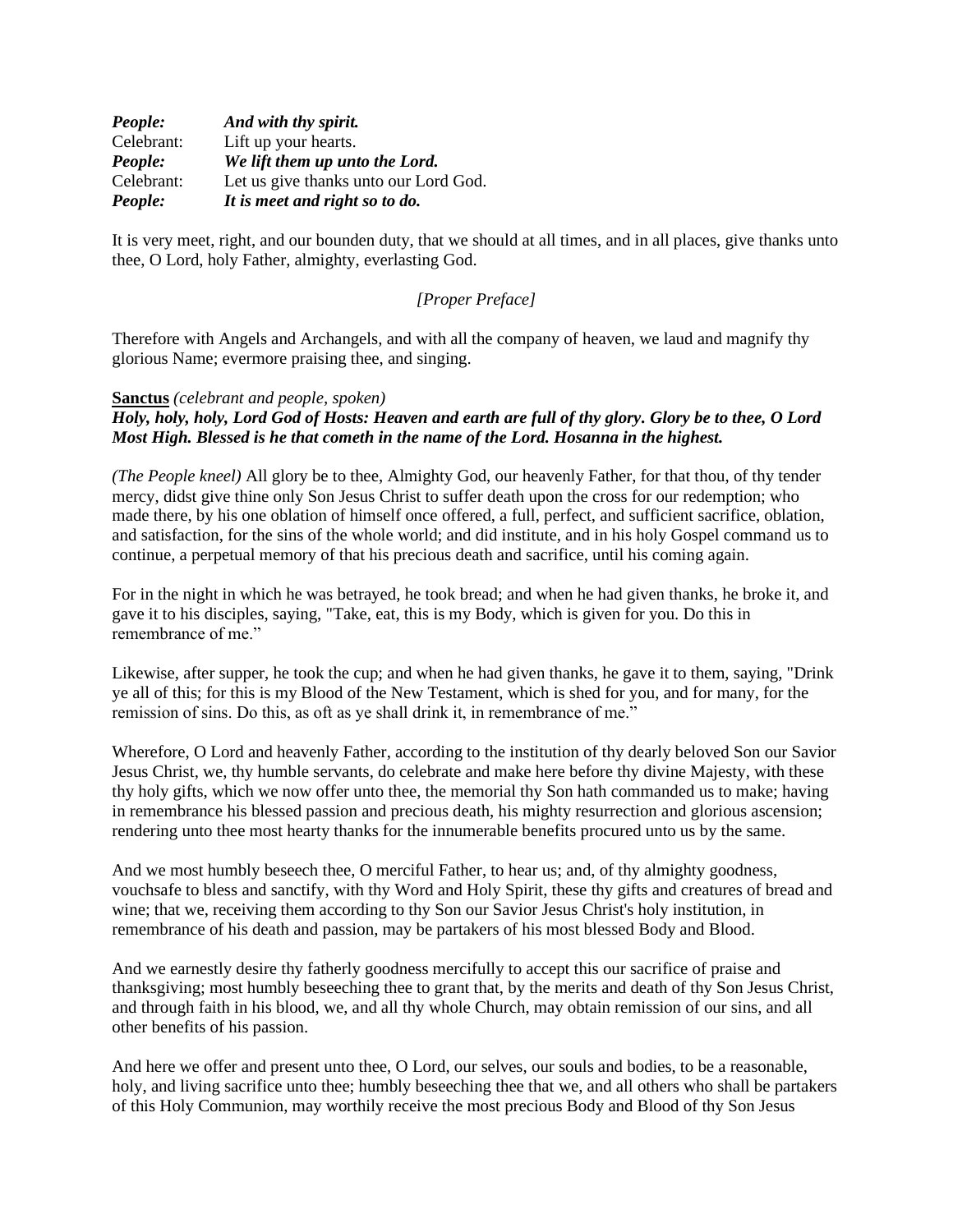Christ, be filled with thy grace and heavenly benediction, and made one body with him, that he may dwell in us, and we in him.

And although we are unworthy, through our manifold sins, to offer unto thee any sacrifice, yet we beseech thee to accept this our bounden duty and service, not weighing our merits, but pardoning our offences, through Jesus Christ our Lord; By whom, and with whom, in the unity of the Holy Ghost, all honor and glory be unto thee, Almighty Father, now and forever. *Amen.*

And now, as our Savior Christ hath taught us, we are bold to say: *(celebrant and people) Our Father, who art in heaven, hallowed be Thy name. Thy kingdom come, Thy will be done, on earth as it is in heaven. Give us this day our daily bread. And forgive us our trespasses, as we forgive those who trespass against us. And lead us not into temptation, but deliver us from evil. For Thine is the kingdom, and the power, and the glory, forever and ever. Amen.*

#### **Breaking of the Bread**

Celebrant: Alleluia. Christ our Passover is sacrificed for us. *People: Therefore let us keep the feast. Alleluia.*

#### **Agnus Dei** *(celebrant and people, spoken)*

*O Lamb of God, that takest away the sins of the world, have mercy upon us. O Lamb of God, that takest away the sins of the world, have mercy upon us. O Lamb of God, that takest away the sins of the world, grant us thy peace.*

*We do not presume to come to this thy Table, O merciful Lord, trusting in our own righteousness, but in thy manifold and great mercies. We are not worthy so much as to gather up the crumbs under thy Table. But thou art the same Lord whose property is always to have mercy. Grant us therefore, gracious Lord, so to eat the flesh of thy dear Son Jesus Christ, and to drink his blood, that we may evermore dwell in him, and he in us. Amen.*

Celebrant: Behold the Lamb of God. Behold Him that takest away the sins of the world. *People: Lord I am not worthy that thou shouldst come under my roof, but speak the word only and my soul shall be healed.*

**Communion** *(The People may be seated until coming forward)*

#### **Communion Prayer** *(celebrant and those not receiving)*

*My Jesus, I believe that you are in the Blessed Sacrament. I love You above all things and I long for You in my soul. Since I cannot now receive You sacramentally, come at least spiritually into my heart, as though you have already come, I embrace You and unite myself with you entirely. Never permit me to be separated from You. Amen.*

## **Post Communion Prayer** *(The People kneel)*

#### Celebrant: Let us pray.

Celebrant and People: *Almighty and everliving God, we most heartily thank thee for that thou dost feed us, in these holy mysteries, with the spiritual food of the most precious Body and Blood of thy Son our Savior Jesus Christ; and dost assure us thereby of thy favor and goodness towards us; and that we are very members incorporate in the mystical body of thy Son, the blessed company of all faithful people; and are also heirs, through hope, of thy everlasting kingdom. And we humbly beseech thee, O heavenly Father, so to assist us with thy grace, that we may continue in that holy fellowship, and do all such good works as thou hast prepared for us to walk in; through Jesus Christ our Lord, to whom, with thee and the Holy Ghost, be all honor and glory, world without end. Amen.*